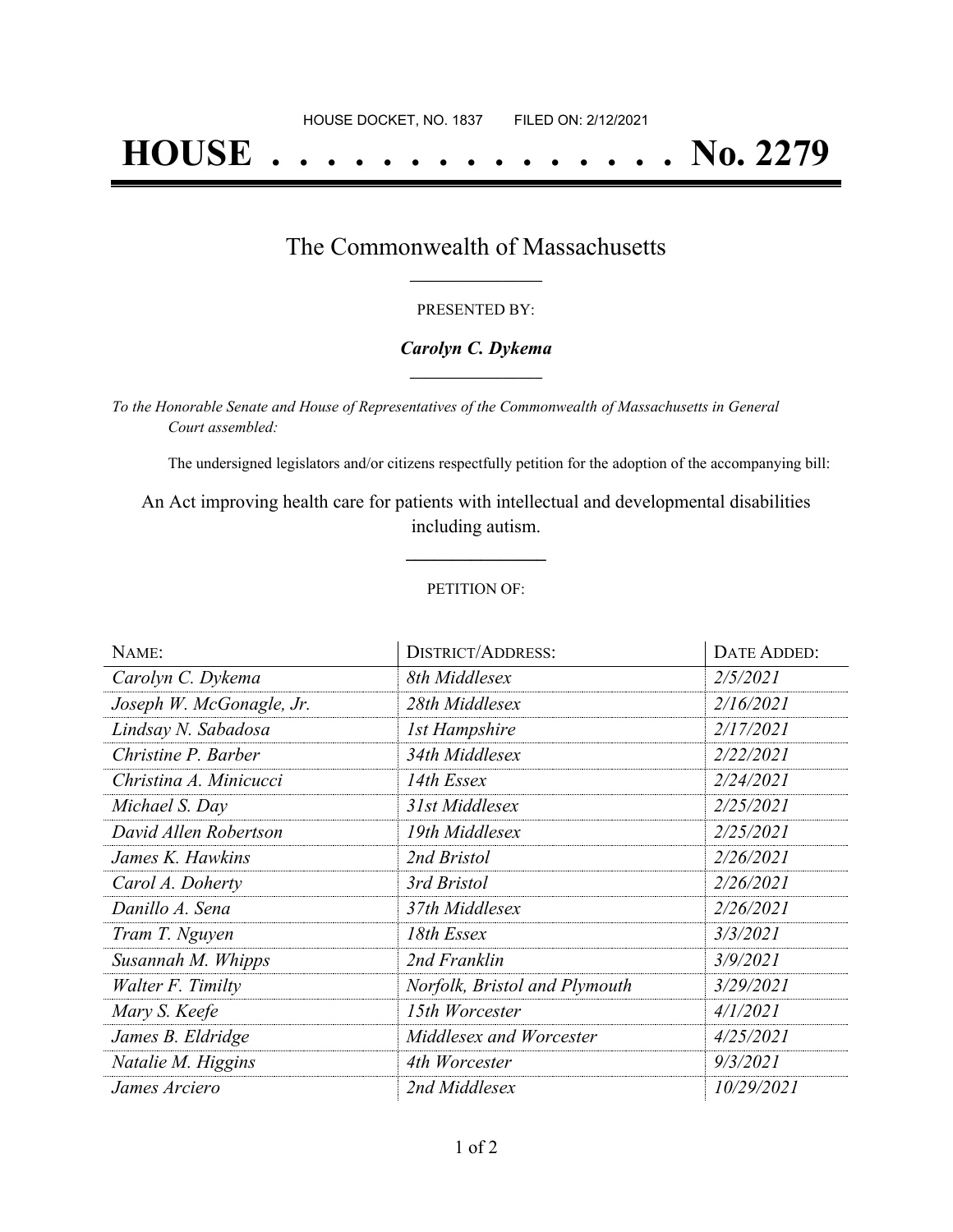| Mindy Domb               | 3rd Hampshire  | (1/2021)<br>$\overline{\phantom{a}}$ |
|--------------------------|----------------|--------------------------------------|
| Carmine Lawrence Gentile | 13th Middlesex | 2112                                 |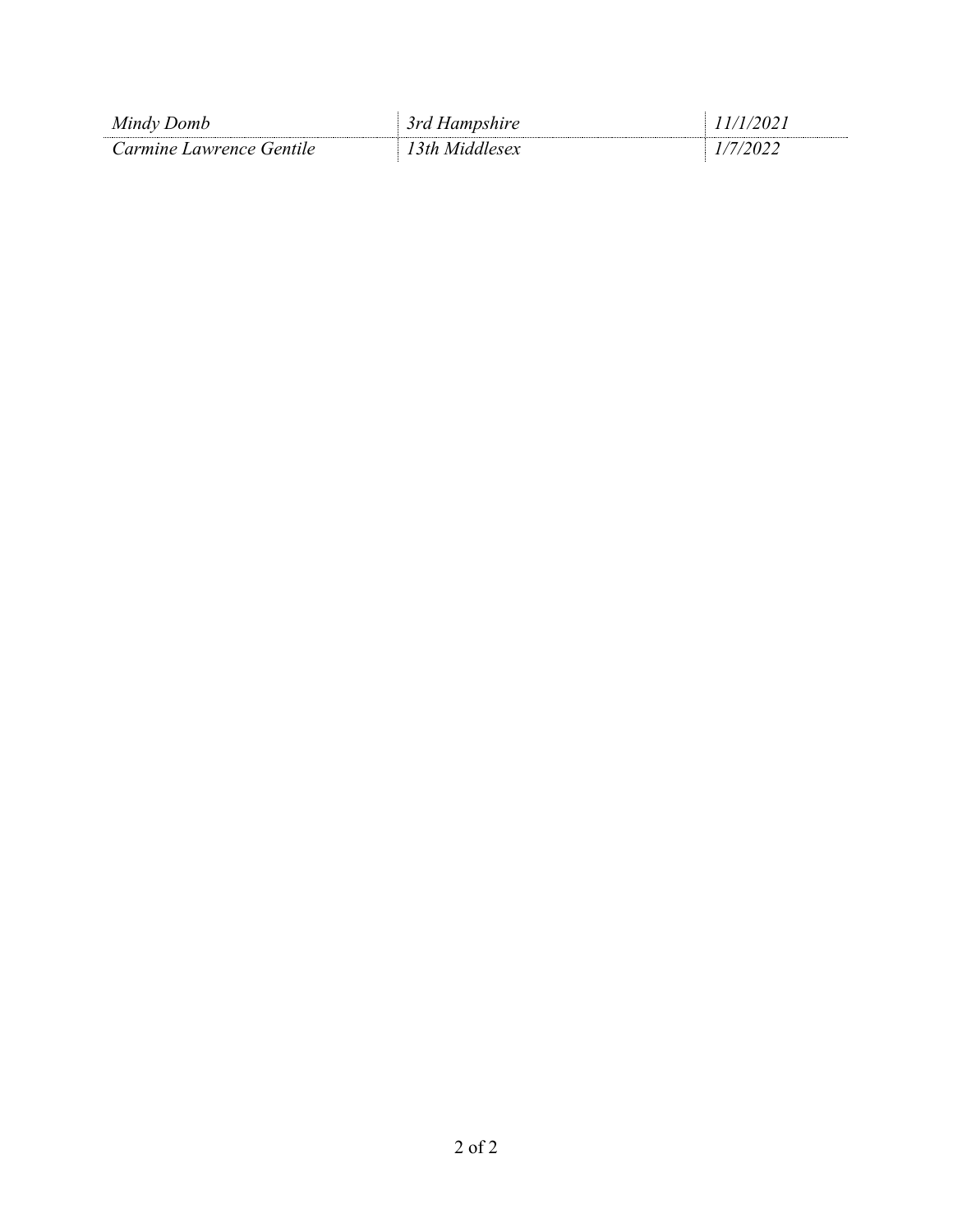#### HOUSE DOCKET, NO. 1837 FILED ON: 2/12/2021

## **HOUSE . . . . . . . . . . . . . . . No. 2279**

By Ms. Dykema of Holliston, a petition (accompanied by bill, House, No. 2279) of Carolyn C. Dykema and others that the Department of Public Health establish a voluntary certification training program for care of certain patients with intellectual and developmental disabilities including autism. Public Health.

## The Commonwealth of Massachusetts

**In the One Hundred and Ninety-Second General Court (2021-2022) \_\_\_\_\_\_\_\_\_\_\_\_\_\_\_**

**\_\_\_\_\_\_\_\_\_\_\_\_\_\_\_**

An Act improving health care for patients with intellectual and developmental disabilities including autism.

Be it enacted by the Senate and House of Representatives in General Court assembled, and by the authority *of the same, as follows:*

1 SECTION 1. Chapter 17 of the General Laws, as appearing in the 2018 Official Edition,

- 2 is hereby amended by adding the following section:-
- 3 Section 21.
- 4 (a) As used in this section, the following words shall have the following meanings, unless
- 5 the context clearly requires otherwise:
- 6 "Certified training program", a voluntary training and accreditation program, accredited
- 7 by the department pursuant to this section, for medical professionals focusing on instruction of
- 8 best practices for the treatment and care of patients with intellectual and developmental
- 9 disabilities, including autism spectrum disorders.
- 10 "Department", the department of public health,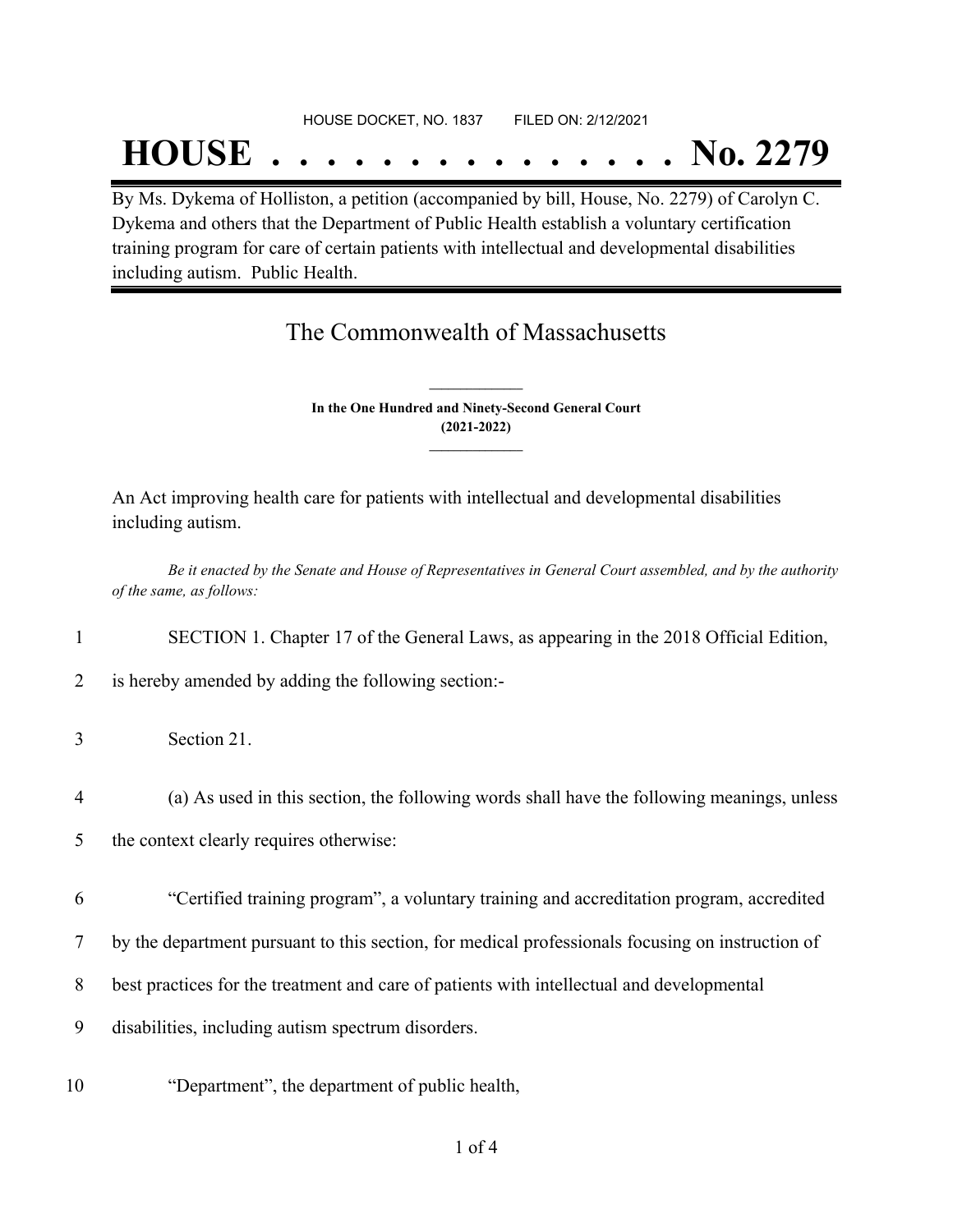"Director", the director of the department of family health and nutrition, within the department.

 "Operation House Call", an existing program, developed by The Arc of Massachusetts, which teaches young medical professionals essential skills to enhance the health care of persons with autism and other intellectual and developmental disabilities that shall serve as the baseline training model.

 "School", any institution of higher education providing a course of study for students in medicine or related fields.

 (b) In conjunction with the department of developmental services, and the Arc of Massachusetts, the department shall establish and provide for the administration of a voluntary certified training program for:

22 (i) medical schools seeking certification under subsection (d);

23 (ii) nursing schools seeking certification under subsection (d);

24 (iii) dental schools seeking certification under subsection (d);

 (iv) other institutions of higher education with a course of study for medical practitioners, including but not limited to physicians assistants, dieticians, nutritionists, physical therapists, dental hygienists, allied mental health and human service professionals seeking certification under subsection (d).

(c) The certified program established pursuant to this section shall:

(i) be structured based upon Operation House Call;

of 4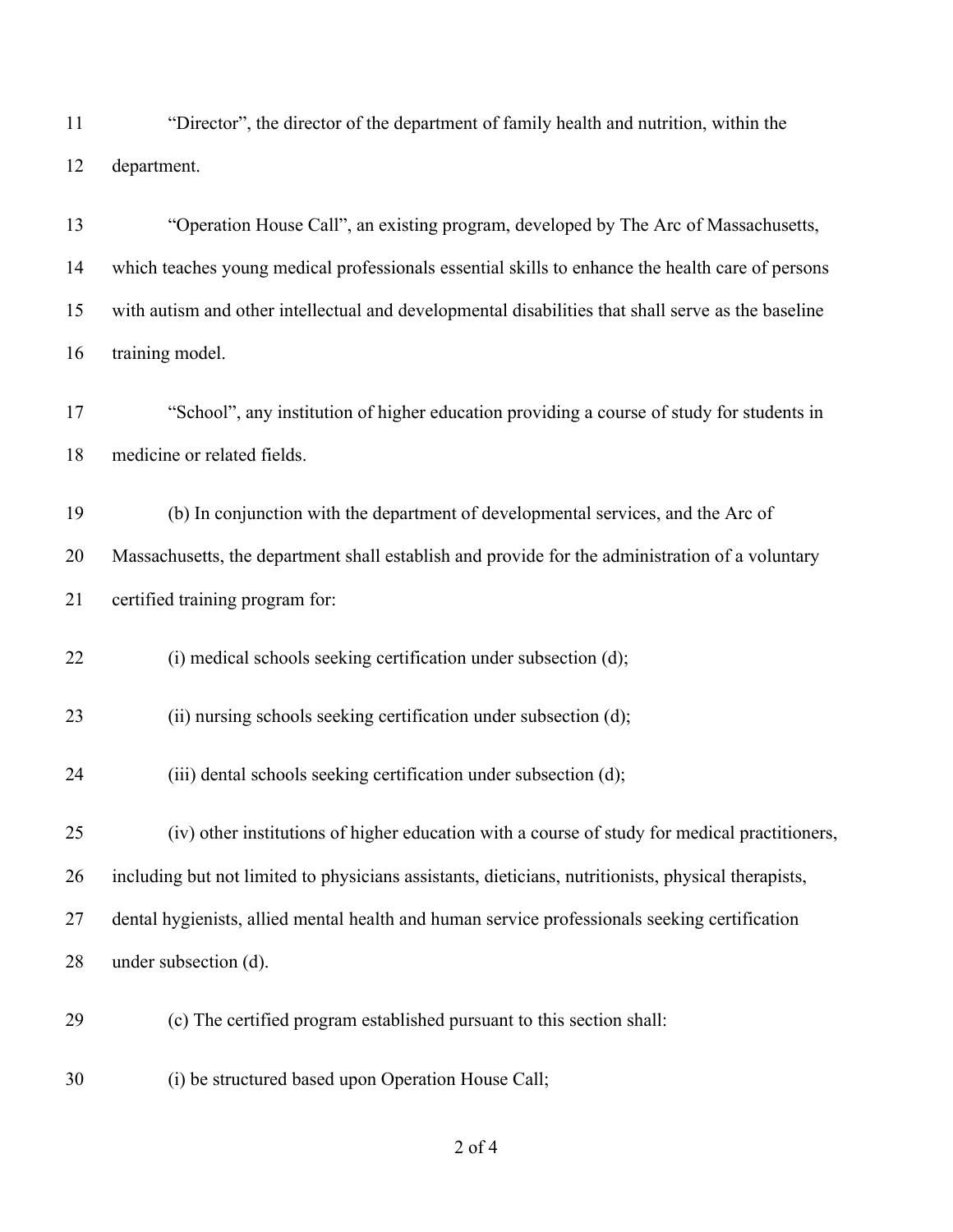(ii) be offered to participating students on a voluntary basis that is separate from their required course of study;

(iii) maintain recognized standards and practices that:

 (A) uphold industry standards for instructing healthcare professionals on best practices for the treatment and care for patients with intellectual and developmental disabilities, including but not limited to autism spectrum disorders;

 (B) include didactic classroom instruction, experiential learning and online learning, totaling not less than 6 hours;

 (C) address the health care needs of patients with intersecting marginalized identities, including those belonging to minority race or ethnic groups, through training content and recruitment of diverse program participants.

 (d) The department shall certify that a school offers a certified training program, as described in subsection (c), upon receipt and review that:

 (i) the school has successfully delivered the certified training program to a sufficient number of participating students as mutually agreed upon by the institution and the provider of the training; and

 (ii) that the program meets the minimum standards and practices, as provided in subsection (c).

 (e) The director shall periodically evaluate the quality of training being provided to schools seeking certification and the integrity and efficacy of the accreditation program.

of 4